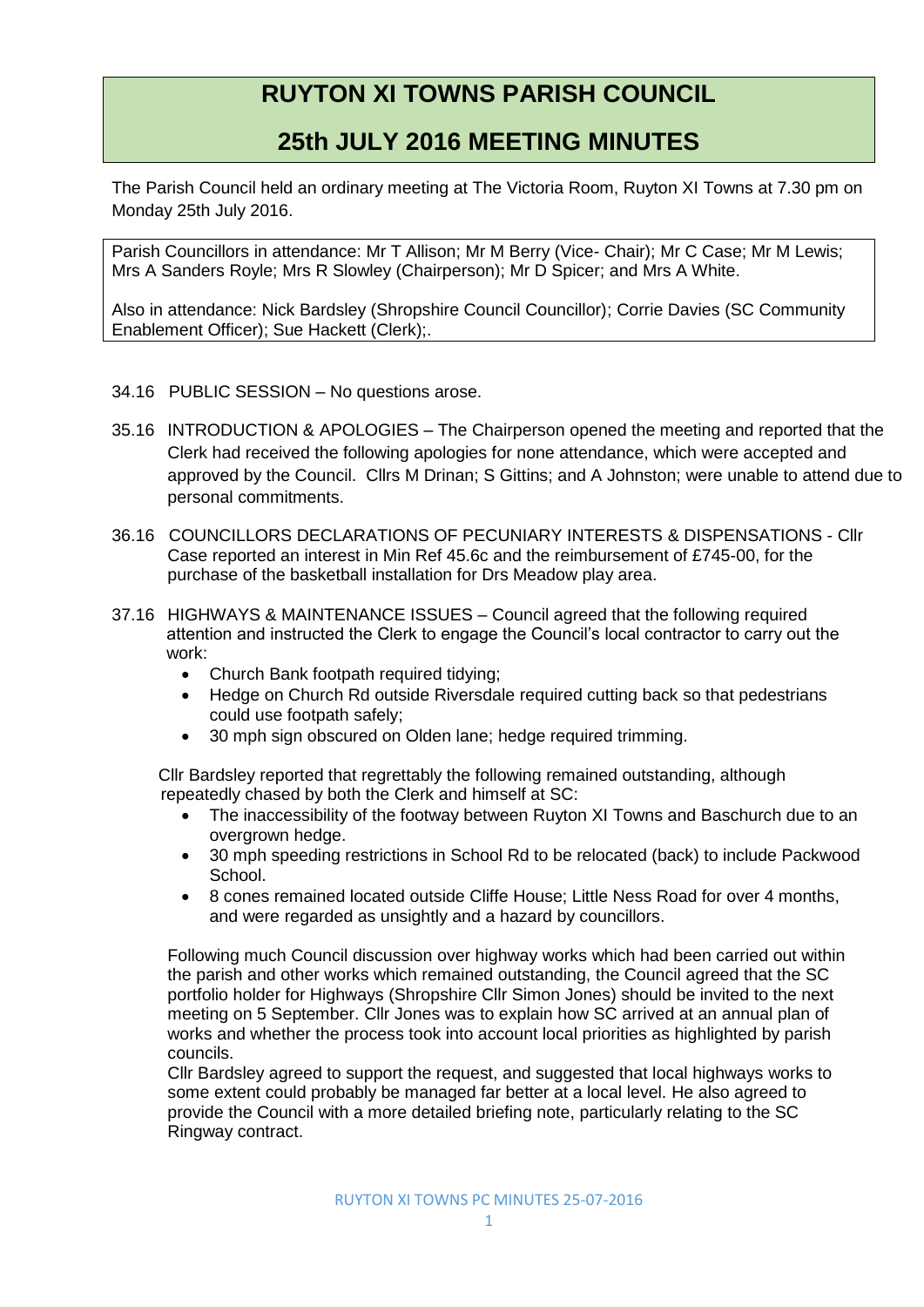- 38.16 SHROPSHIRE COUNCIL Cllr Nick Bardsley reported that the volume of planning applications being received by SC had decreased; and as a result of the Core Strategy having been approved, also fewer planning decisions were now being contested.
- 39.16 OSWESTRY AREA COMMITTEE & SC & SALC MEETING ON CLUSTERING Corrie Davies introduced herself and explained that the above meeting had been postponed as a result of the SC press release which had deferred the need for parish and town councils to provide financial assistance in delivering local services until September 2017.

Corrie expanded on the type of local services which had been primarily identified by SC and distributed details of the 2015/16 annual spend by SC on the parish's recreational/play areas. Following discussion it was agreed that Corrie would provide further details of nearby parishes SC service costs and keep the Council informed of developments.

Council agreed that Cllr Case would provide a statement for the August PC newsletter; in which he would explain to the Community how the cost of providing local services previously provided by SC may be undertaken and delivered by the Parish Council to ensure continuity and its financial implications in terms of the precept and council tax.

- 40.16 LOCAL REPORTS Parish Plan Steering Group Cllr Spicer confirmed that he would confirm the date and venue of the September public meeting, which was designed to put proposals forward about possible improvements to improve the safety of the village's highway/street scene. Press release to be provided to the Clerk by 25/8/2016.
- 41.16 PLANNING MATTERS The Clerk confirmed that no new planning applications or planning decisions had been notified to the Council since the previous meeting.
- 42.16 SHROPSHIRE COUNCIL REPORT duplication error.
- 43.16 PROJECTS UPDATE
	- a. Hanging Basket Project The Clerk reported that public contributions banked amounted to £445; whilst 23 baskets had cost £450 to purchase. It was agreed that councillors would note where baskets were not being watered in order to revise where they would be re-sited next year.
	- b. Doctors Meadow Basketball Court Project Cllr Case confirmed that he and the Clerk had met with the contractor and agreed installation would commence on Tues 2 August and hoped to be completed by 9 August. Other than Cllr Case confirming the courts location; size and height of the hoop to the contractor nothing remained outstanding.
	- c. Street Party- Cllr Sanders Royle confirmed that the party was to be postponed till 2017.
	- d. Local bus service Following comments made by Cllr Case; Cllr Bardsley agreed to follow up several issues with the SC Officer. Council agreed that an alternative bus service contract had been speedily put in place by SC with Aviva and commended it.
	- e. AED Project A refresher training course was being planned for 9 September. Council resolved to fund training costs and Cllr Sanders Royle agreed to provide a press release to the Clerk by 25/8/2016; so that volunteers would be aware of the course.
- 44.16 CONFIRMATION & ACCEPTANCE OF PREVIOUS MEETING MINUTES: The Council resolved that the draft minutes of the Council meeting held on  $6<sup>th</sup>$  June 2016 with one amendment relating to cheque payment 000817 to be recorded as £387 and not £300 were accurate. Council then instructed the Chairperson to sign them as accurate.
- 45.16 FINANCE
	- RUYTON XI TOWNS PC MINUTES 25-07-2016 a. The Clerk reported that Cllr Berry had confirmed the accuracy of the first quarter bank statement reconciliation. Council funds as at 30/6/2016 were reported as £58,848; with